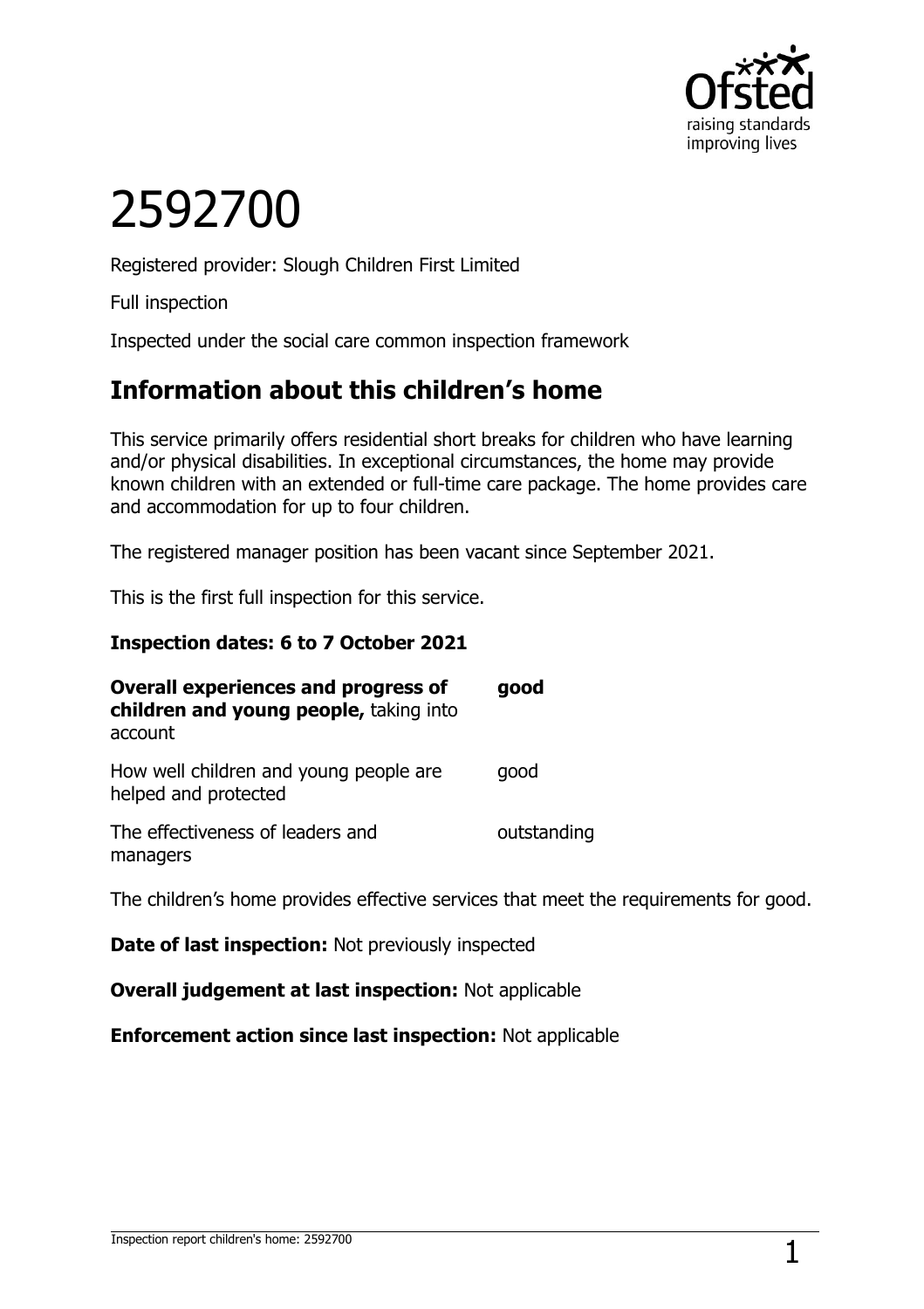

# **Inspection judgements**

#### **Overall experiences and progress of children and young people: good**

Children are cared for by compassionate staff who truly understand the vulnerabilities and needs of children. Staff invest time in getting to know the children, their needs and their personalities. Children enjoy staying at the home and benefit from staff making them feel welcome. For example, if they like a particular character or colour, staff make sure that the appropriate duvet cover is on the bed, and the toys and sensory items that the child likes are in their room when the child arrives. This gives the child a sense of belonging and that staff care about them and their experience when staying at the home.

The children's achievements and celebrations are showcased throughout the home. For example, photographs of a birthday celebration are on display and art and craft work is put up on the walls. Children's religious and dietary needs are fully met which enables all children to take part in activities and celebrations. This also helps children to better understand different faiths, traditions and customs, which further enhances their learning and enjoyment.

Children are given relevant information according to their communication needs, including how they can raise concerns. There are plenty of opportunities for children to explore their experiences or worries. For example, they have regular children's meetings and key-work sessions. Children enjoy time with their key workers and benefit from trusting relationships. One child's love of drawing enables him to communicate and explain how he is feeling. As a result, his thoughts and worries were shared with his family and he has received essential emotional support.

The staff and managers ensure that children are listened to, heard and what they have to say is acted upon. For example, children have chosen colours for the new sensory room, and they are involved in the recruitment of new staff. This creates a home where children enjoy coming to stay and feel part of the decision making.

The children have access to a wide range of activities, both inside the home and in the community. For example, children enjoy shopping trips and visiting play activity centres. Some children, before attending this short break service, could not manage in the community or engage socially with anyone outside of the home or family. One child is now able to go into a shop, make choices and communicate with staff in the shop appropriately. As a result, this child enjoys increased time with his family, enjoying activities in the community.

The staff are realistic in their ambitions for the children. The children have targets set that are achievable and measurable and that will improve their daily lives. For example, they learn to brush teeth or make their own bed. Children are proud of their achievements, and parents are complimentary about how staff are supporting their children to be able to continue achieving in the family home.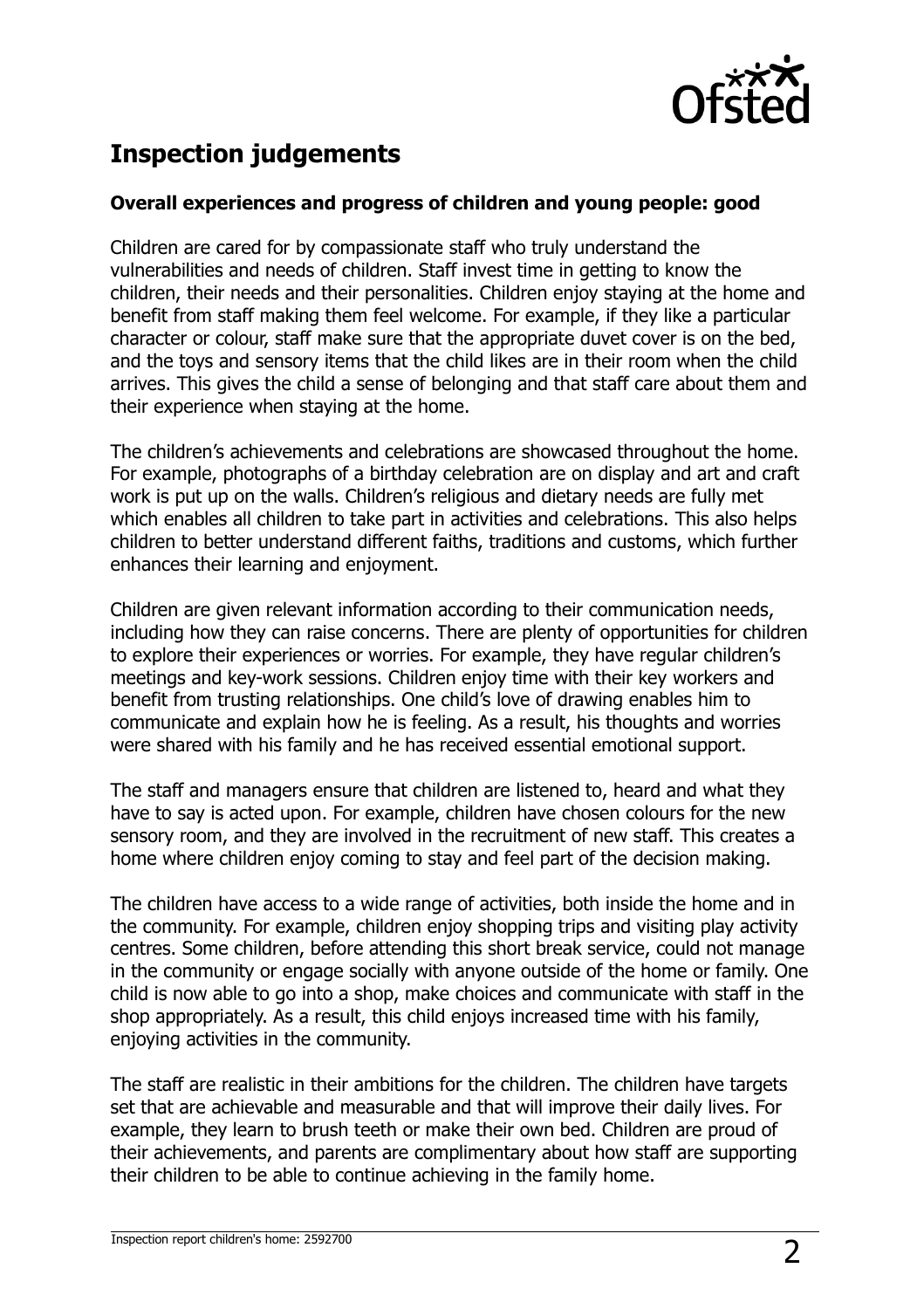

#### **How well children and young people are helped and protected: good**

Children are encouraged to take age-appropriate risks, dependent on their needs, understanding and disability. For example, one child is supported by staff to use an electronic media device. As a result, the child is exploring new programmes and interests that he can share with his family.

The staff promote and reward children's positive behaviour. When children behave in a way that others may find challenging, it is managed in an appropriate way that the child understands. Staff recognise the triggers to the children's behaviour and how children express their feelings. As a result, staff use the de-escalation techniques effectively and very few incidents have occurred. However, learning from one incident identified the potentially harmful impact of children overhearing staff discussions. Consequently, staff are mindful of the whereabouts of children, and no further incidents have occurred.

There has been one occasion of a child leaving the home without staff being aware. The action and subsequent investigation by the manager have identified some learning and how to better safeguard children. As a result, staff's awareness of children's movements at night has improved. It is now extremely unlikely children will be able to leave the home without staff being fully aware.

Recruitment of staff is thorough. However, this has not been without minor errors. This has not had an impact on the children, and a thorough review of staff employment procedures has been completed. The use of non-permanent staff is currently supporting the staffing arrangements of the home. Adults covering shifts are familiar with the children's needs, and all necessary checks have been undertaken. This helps to protect children from harm.

Health and safety processes are good. The excellent oversight of the administration of medication and record keeping enables the manager to identify any specific training required for staff. This is acted upon swiftly. As a result, staff are competent to meet the health needs of all the children accessing the short break service.

The staff team have good working relationships and excellent communication with other agencies. Effective sharing of relevant information has enabled some children to receive additional services. Swift and appropriate actions from the service help to safeguard children where there are concerns.

#### **The effectiveness of leaders and managers: outstanding**

The manager is currently in the process of registering with Ofsted. The manager is well known to staff and children, having worked in the home for many years. She has realistic ambitions for children and high expectations of staff.

Managers and leaders enable staff to provide consistently good services for children and their families. Feedback from parents is positive and appreciative of the care their children receive and the support they are provided. Consequently, children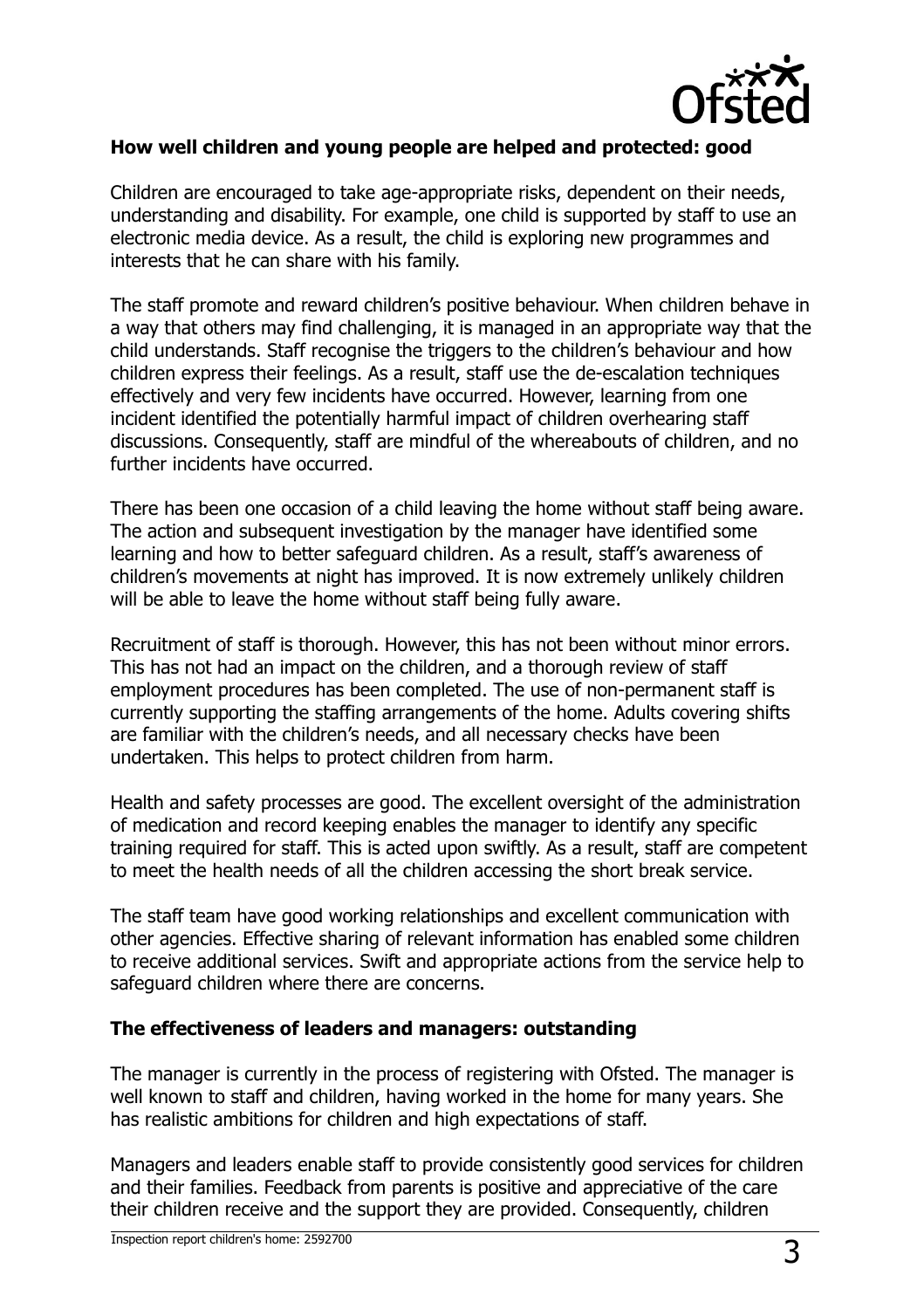

enjoy coming to stay at the home, and parents know that their children's needs are fully met.

The provider thoroughly embeds any learning into practice. There is a thread of accountability and responsibility throughout the management team. Leaders and managers make necessary adjustments to ensure that the welfare of the children and staff is maintained.

Leaders and managers have effective monitoring and quality assurance systems. Strengths and weaknesses are identified and where necessary, remedial action is taken. For example, supervision has improved because of this monitoring. Staff receive regular, reflective supervision. Staff who have been unable to be at work during the pandemic have returned to work, supported by empathic managers. As a result, children have continuity in the care they receive from well-managed staff.

The staff have completed all mandatory training. The manager uses information from staff meetings and assessments of children to identify further training needs for staff. Children are cared for by knowledgeable and informed staff who can fully meet their needs.

The independent visitor provides an additional layer of scrutiny to the management team. The recommendations they make are responded to with reflectivity, challenged where appropriate and opportunities to learn from them identified. In addition to this, the manager's own six-monthly review of the quality of care highlights the areas for continued development. However, this review does not always capture the evidence and analysis needed to ensure clarity of the actions required and who should carry them out. This has been identified by the new manager as an area to develop further.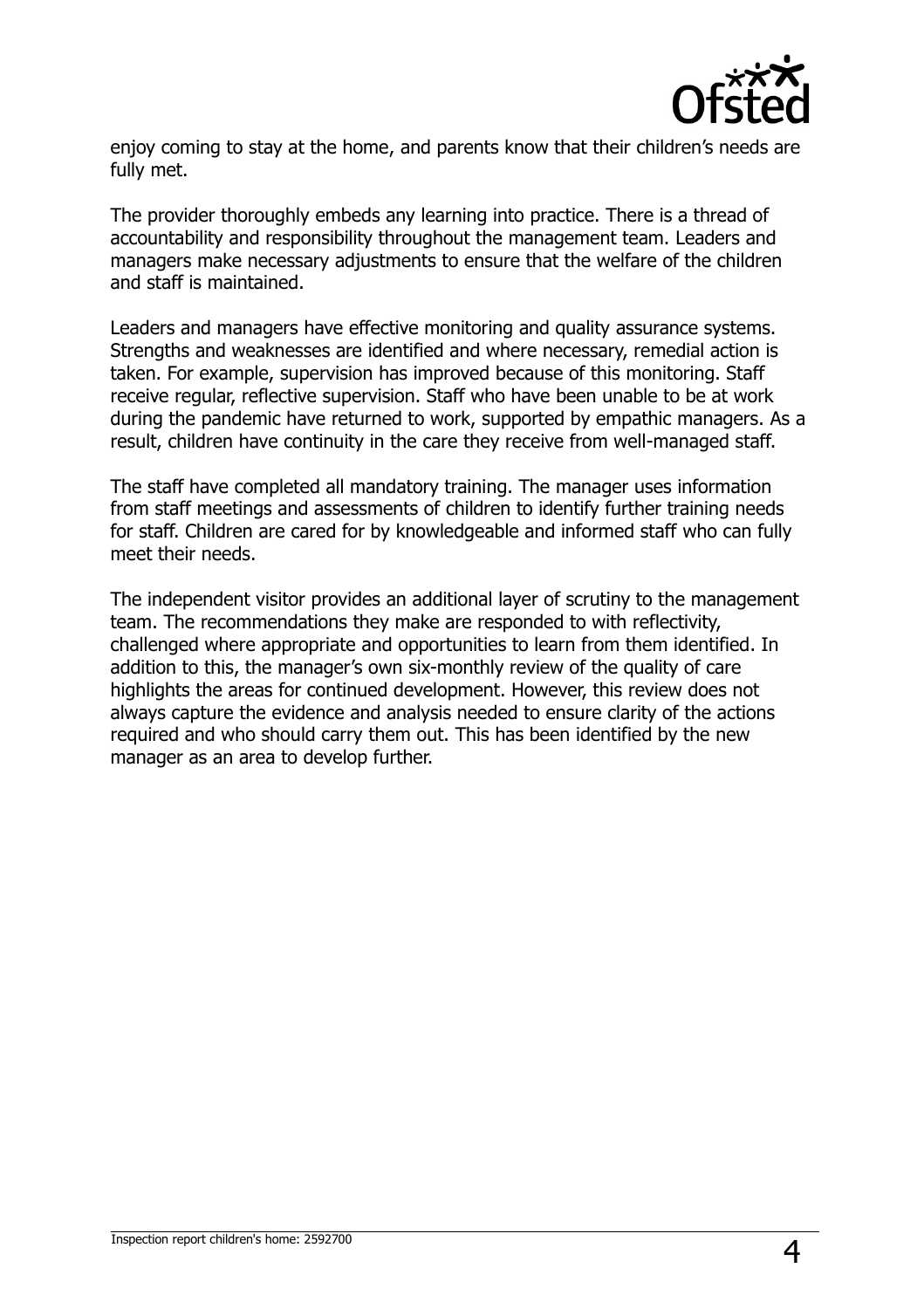

### **What does the children's home need to do to improve? Recommendations**

- The registered person should ensure that they decide what each review of the quality of care should focus on. The review should enable the registered person to identify areas of strength and possible weakness in the home's care, which will be captured in the written report. The report should clearly identify any actions required for the next six months of delivery within the home and how those actions will be addressed. The whole review process and the resulting report should be used as a tool for continuous improvement in the home. ('Guide to the children's homes regulations including the quality standards', page 65, paragraph 15.4)
- The registered person should ensure that they are responsible for the positive relationships which are characterised by consistency and unconditional positive regard for the child on the part of the carer. In particular, that children are not witness to staff discussions that could cause distress. ('Guide to the children's homes regulations including the quality standards', page 21, paragraph 4.3)

## **Information about this inspection**

Inspectors have looked closely at the experiences and progress of children and young people, using the 'Social care common inspection framework'. This inspection was carried out under the Care Standards Act 2000 to assess the effectiveness of the service, how it meets the core functions of the service as set out in legislation, and to consider how well it complies with the Children's Homes (England) Regulations 2015 and the 'Guide to the children's homes regulations including the quality standards'.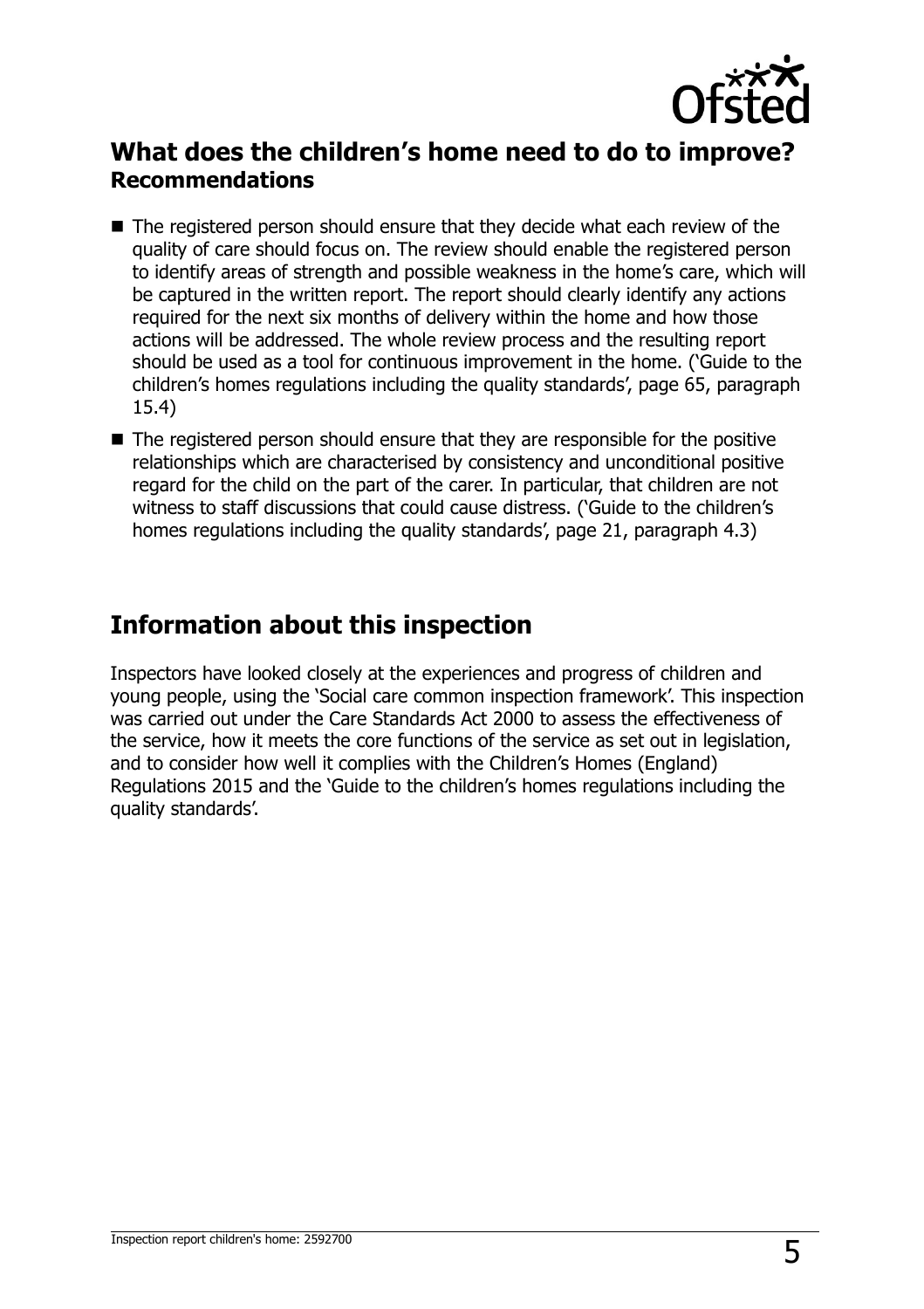

# **Children's home details**

**Unique reference number:** 2592700

**Provision sub-type:** Children's home

**Registered provider:** Slough Children First Limited

**Registered provider address:** Observatory House, 25 Windsor Rd, Slough SL1 2EL

**Responsible individual:** Brent Lumley

**Registered manager:** Post vacant

## **Inspector**

Jill Sephton-Wright, Social Care Inspector